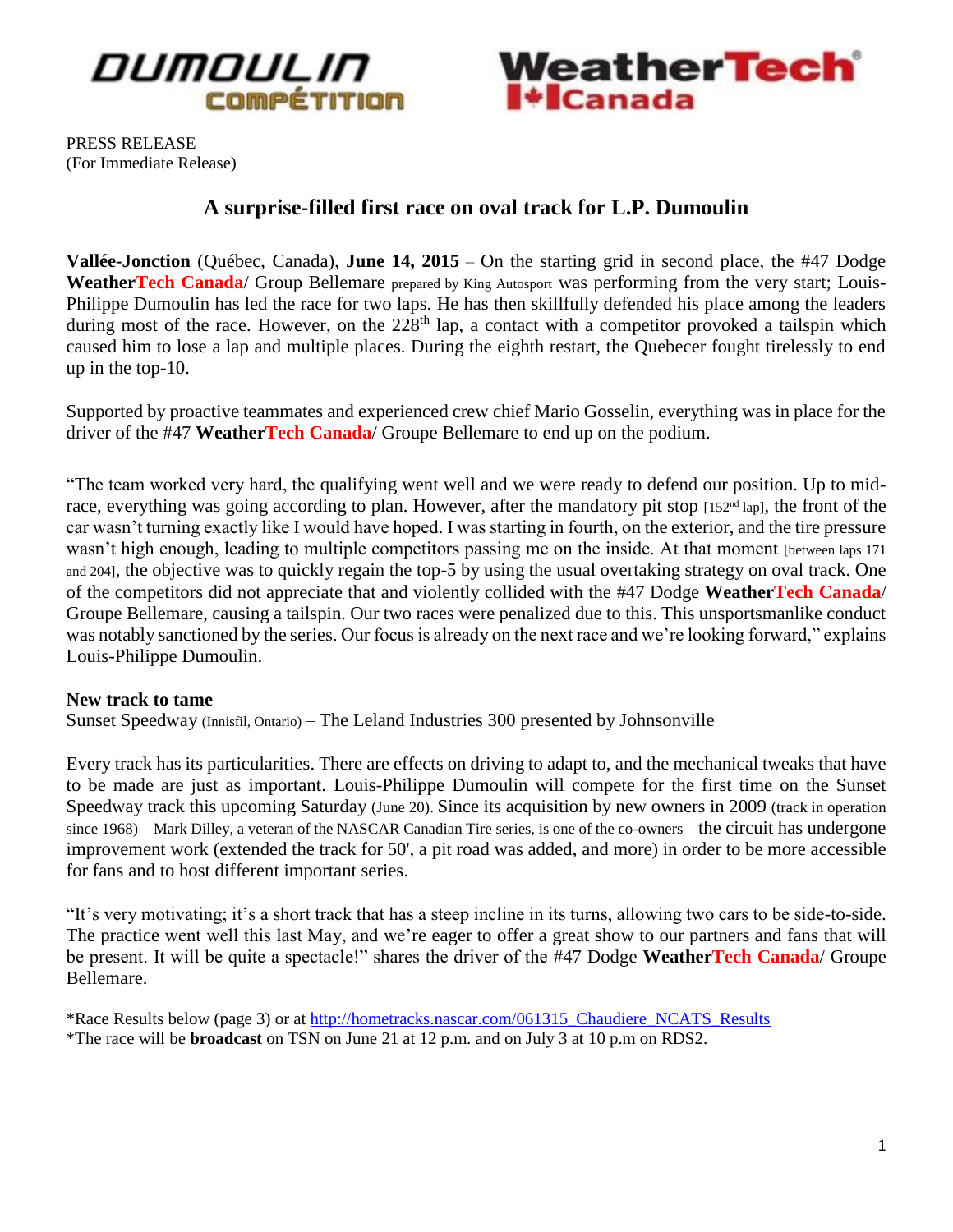**WeatherTech Canada** designs, develops and produces high quality, digitally custom fit automotive accessories; including FloorLiners, All-Weather Floor Mats, Cargo Liners, TechLiners and No-Drill Mudflaps. All products are made in the USA on North American machinery and are sold to both end user consumers as well as car manufacturers. Engineers use the newest technology available to measure the geometric complexity of the vehicle ensuring a constantly perfect fit. **WeatherTech**… Where Technology and All Weather Protection meet! **Meet LP Dumoulin on** [www.weatherTech.ca.](http://www.weathertech.ca/)

**Groupe Bellemare**: Competitive and dynamic, Thomas Bellemare's innovative and growing family team is ready to take on any challenge. With support from senior members and a qualified team of managers, the third-generation Bellemares are reaching new heights. Built upon a solid past, the company moves forward with an exceptional team of experts and seeks a select group of clients. Our clients continue to benefit from our wide variety of services that target a large number of sectors. As a result, our visibility is constantly on the rise. Working with the Bellemare team has become a measure of success. Start off right by choosing a winning team! [www.groupebellemare.com](http://www.groupebellemare.com/)

#### **« Passion – Performance – Partnerships »**

#### **WEBSITES / ADDITIONAL INFORMATION:**

Meet Louis-Philippe Dumoulin a[t www.weathertech.ca](http://www.weathertech.ca/) **WeatherTech Canada** [: www.weathertech.ca/behindtech](http://www.weathertech.ca/behindtech) Groupe Bellemare : [www.groupebellemare.com/](http://www.groupebellemare.com/) Dumoulin Compétition [: www.dumoulincompetition.com](http://www.dumoulincompetition.com/) Sunset Speedway :<http://www.sunsetspeedway.ca/> Autodrome Chaudière :<http://autodromechaudiere.ca/> King Autosport :<http://kingautosport.ca/> DGM Racing :<http://www.mariogosselin.com/> Série NASCAR Canadian Tire [: http://hometracks.nascar.com/series/canadian\\_tire\\_series](http://hometracks.nascar.com/series/canadian_tire_series) Facebook [: http://www.facebook.com/dumoulincompetition](http://www.facebook.com/dumoulincompetition) Twitter: @DumoulinDC / @DumoulinLP / @jf\_dumoulin Youtube [: http://www.youtube.com/user/dumoulincompetition](http://www.youtube.com/user/dumoulincompetition)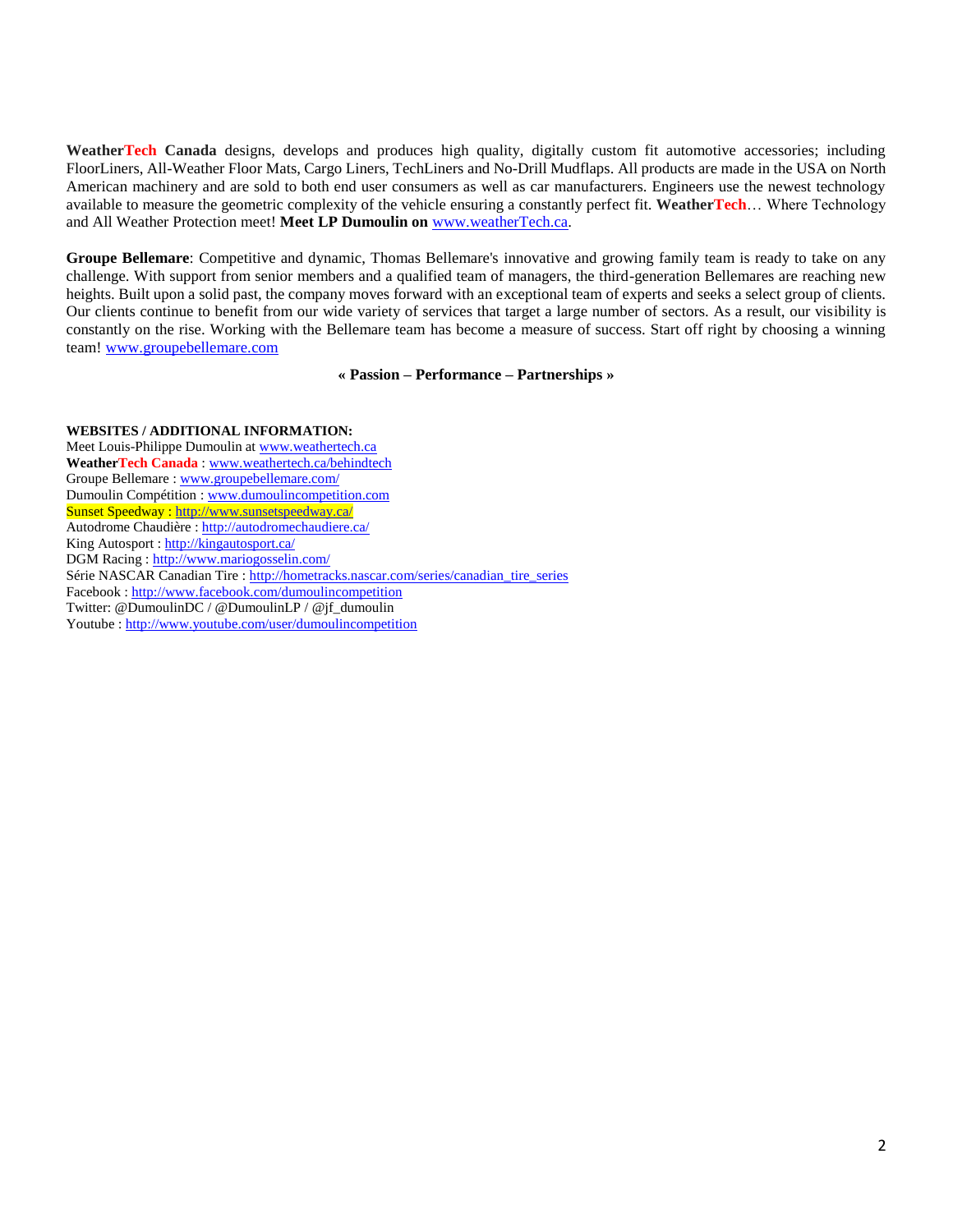## **RÉSULTATS / RESULTS**

| Évènement / Event                                                                          | <b>Date</b>          | Horaire / Schedule                                                                                                | Road<br>Oval   | <b>L.P. Dumoulin</b> |                       |                       | <b>J.F. Dumoulin</b> |                         |                       |
|--------------------------------------------------------------------------------------------|----------------------|-------------------------------------------------------------------------------------------------------------------|----------------|----------------------|-----------------------|-----------------------|----------------------|-------------------------|-----------------------|
|                                                                                            |                      |                                                                                                                   |                | Dép.<br><b>Start</b> | Arr.<br><b>Finish</b> | Pos.<br><b>Points</b> | Dép.<br><b>Start</b> | Arr.<br><b>Finish</b>   | Pos.<br><b>Points</b> |
| Pinty's pres. the Clarington 200<br>Canadian Tire Motorsport Park<br>(Bowmanville, Ont.)   | $16-05$              | Pract.: 11:35/12:05 & 12:45/1:15 pm<br>Qualif.: 3:45 to 4:35 pm                                                   | $\mathbb{R}$   | $\overline{4}$       | 6                     | 6/38                  | 13                   | $\overline{\mathbf{3}}$ | 3/41                  |
|                                                                                            | $17-05$              | Race: $12:30$ (200km - 51 laps/tours<br>125.4mi.)                                                                 |                |                      |                       |                       |                      |                         |                       |
| Budweiser 300 - Autodrome<br>Chaudière – (Vallée-Jonction, Oc)                             | $13 - 06$            | Pract.: 12:00/12:30 & 1:00/1:30 pm<br>Qualif.: $4:15 \text{ pm}$ (2 tours/laps)<br>Race: 8:05 pm (300 tours/laps) | $\Omega$       | $\overline{2}$       | 10                    | 5/73                  | 15                   | 14                      | 6/71                  |
| Leland Industries 300 pres. by<br>Johnsonville -<br>Sunset Speedway (Innisfil, Ont.)       | $20-06$              | Pract.: 11:30/12:00 & 12:30/1:00 pm<br>Qualif.: 3:45 pm (2 tours/laps)<br>Race: 6:30 pm (300 tours/laps)          | $\Omega$       |                      |                       |                       |                      |                         |                       |
| <b>NCATS Circuit ICAR</b><br>(Mirabel, Qc)                                                 | 04-07<br>$05-07$     | Pract.:<br>Oualif.:<br>Race:                                                                                      | ${\bf R}$      |                      |                       |                       |                      |                         |                       |
| Alberta Has Energy 300 -<br><b>Edmonton International Raceway</b><br>(Wetaskiwin, Alberta) | $11-07$              | Pract. HNE:<br>Qualif. HNE:<br>Race HNE:                                                                          | $\overline{O}$ |                      |                       |                       |                      |                         |                       |
| <b>Velocity Prairie Thunder 250</b><br>Auto Clearing Motor Speedway<br>(Saskatoon, Sask.)  | $15-07$              | Pract. HNE:<br>Qualif. HNE:<br>Race HNE:                                                                          | $\Omega$       |                      |                       |                       |                      |                         |                       |
| <b>NCATS 250</b><br>Autodrome St.-Eustache<br>(St-Eustache, Qc.)                           | 25-07                | Pract.:<br>Qualif.:<br>Race:                                                                                      | $\Omega$       |                      |                       |                       |                      |                         |                       |
| Le 50 tours Juliawine.com<br>Grand Prix de Trois-Rivières                                  | $01-08$              | Pract.:<br>Qualif.:                                                                                               | $\mathbf{R}$   |                      |                       |                       |                      |                         |                       |
| (Trois-Rivieres, Qc.)<br>NCATS - Riverside Int'l Speedway<br>(Antigonish, N.-S.)           | $02 - 08$<br>$15-08$ | Race:<br>Pract. HNE:<br>Qualif. HNE:<br>Race HNE:                                                                 | $\Omega$       |                      |                       |                       |                      |                         |                       |
| Canadian Tire Motorsport Park<br>(Bowmanville, Ont.)                                       | 29-08<br>$30-08$     | Pract.:<br>Oualif.:<br>Race:                                                                                      | $\mathbf R$    |                      |                       |                       |                      |                         |                       |
| <b>NCATS</b> - Kawartha Downs<br>Speedway (Fraserville, Ont.)                              | 19-09                | Pract.:<br>Qualif.:<br>Race:                                                                                      | $\Omega$       |                      |                       |                       |                      |                         |                       |